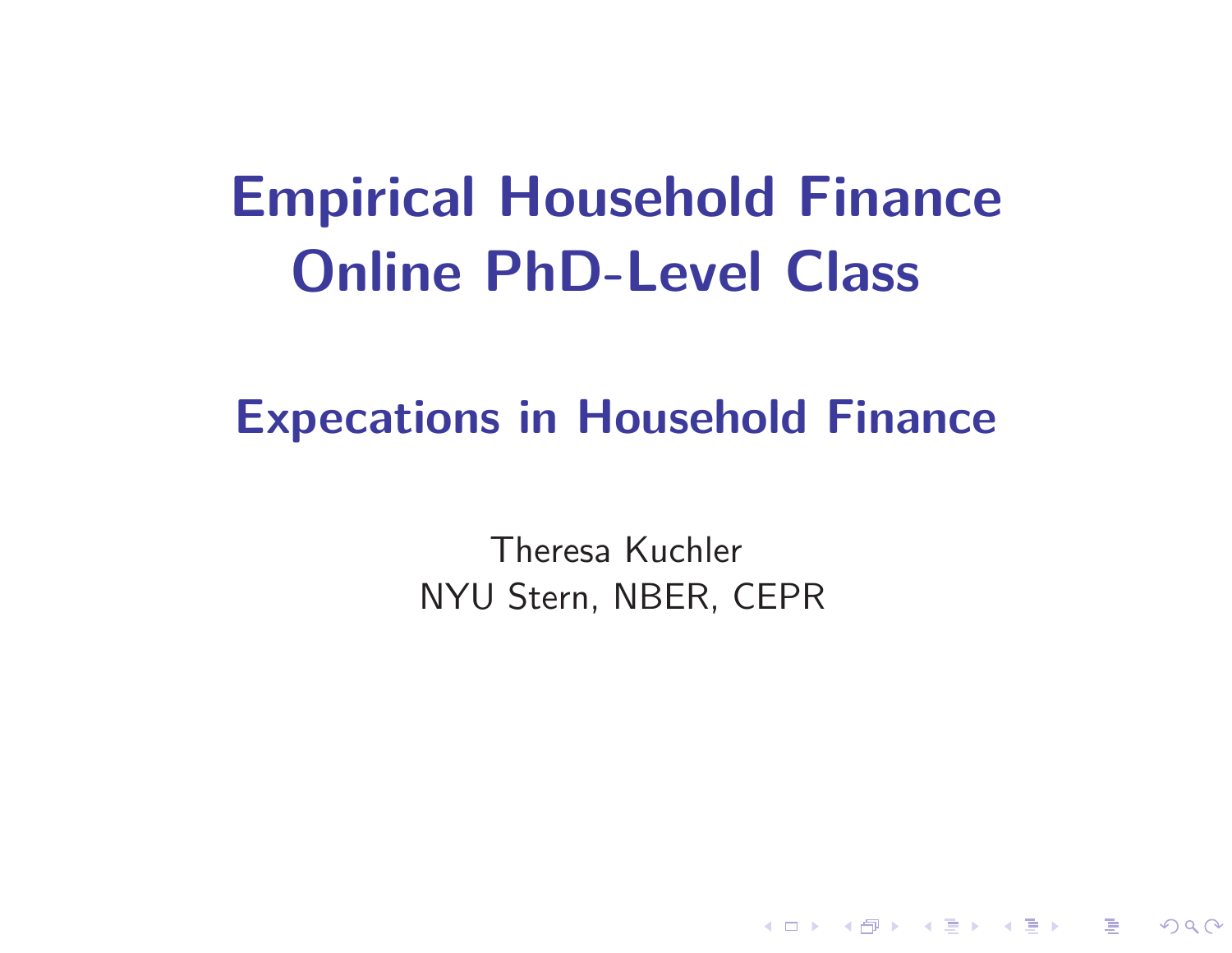• Some observations on today's topic:

**Expectations in Household Finance**

• <sup>A</sup> research project:

**Personal Experiences and Expectations about AggregateOutcomes**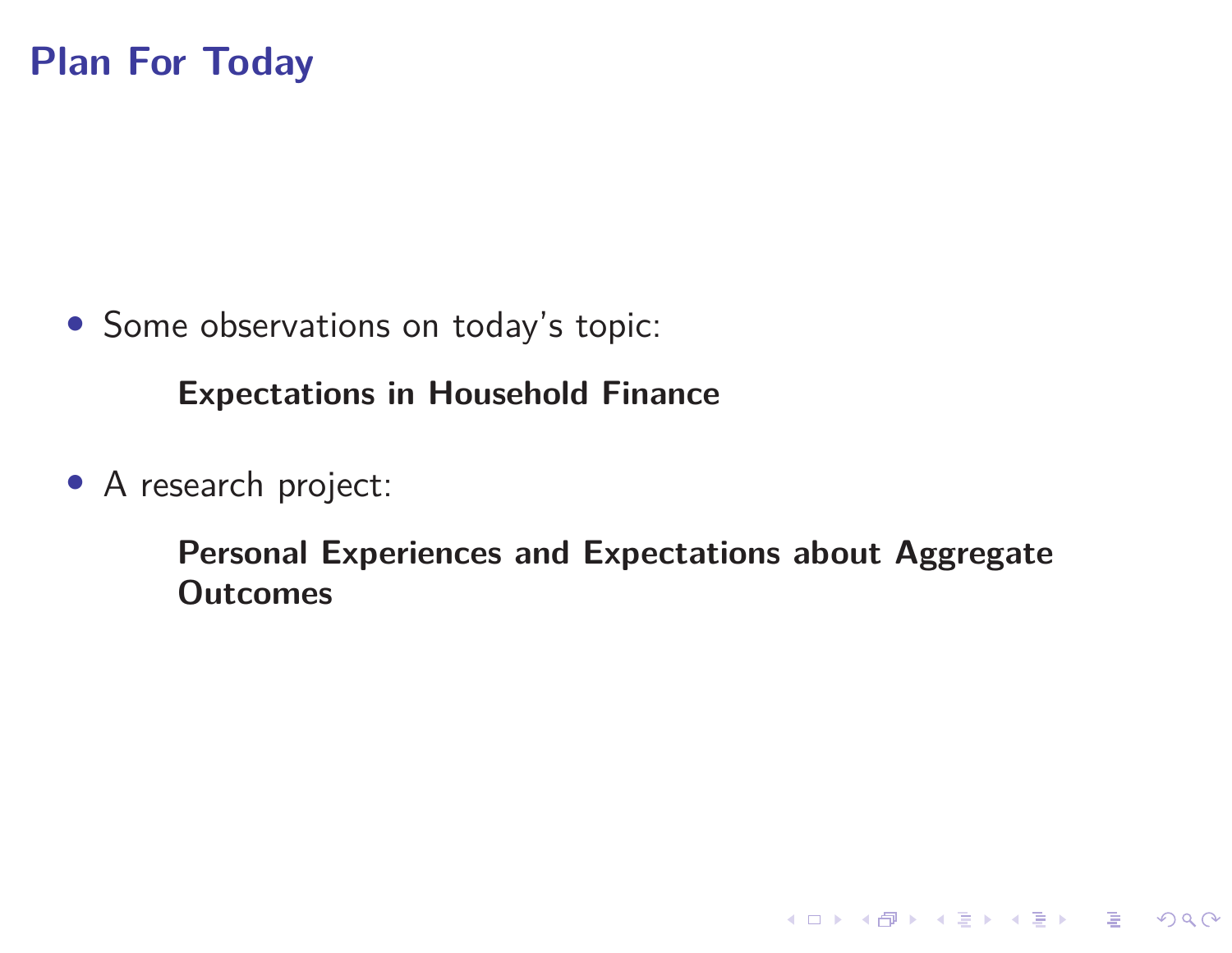### **Expectations in Household Finance**

- • Beliefs key in understanding all intertemporal decisions, includinghousehold financial choices
	- Traditional benchmark: Rational expectations based on all (publicly)available information
	- But: Little support in the data (Manski, 2004, for an overview)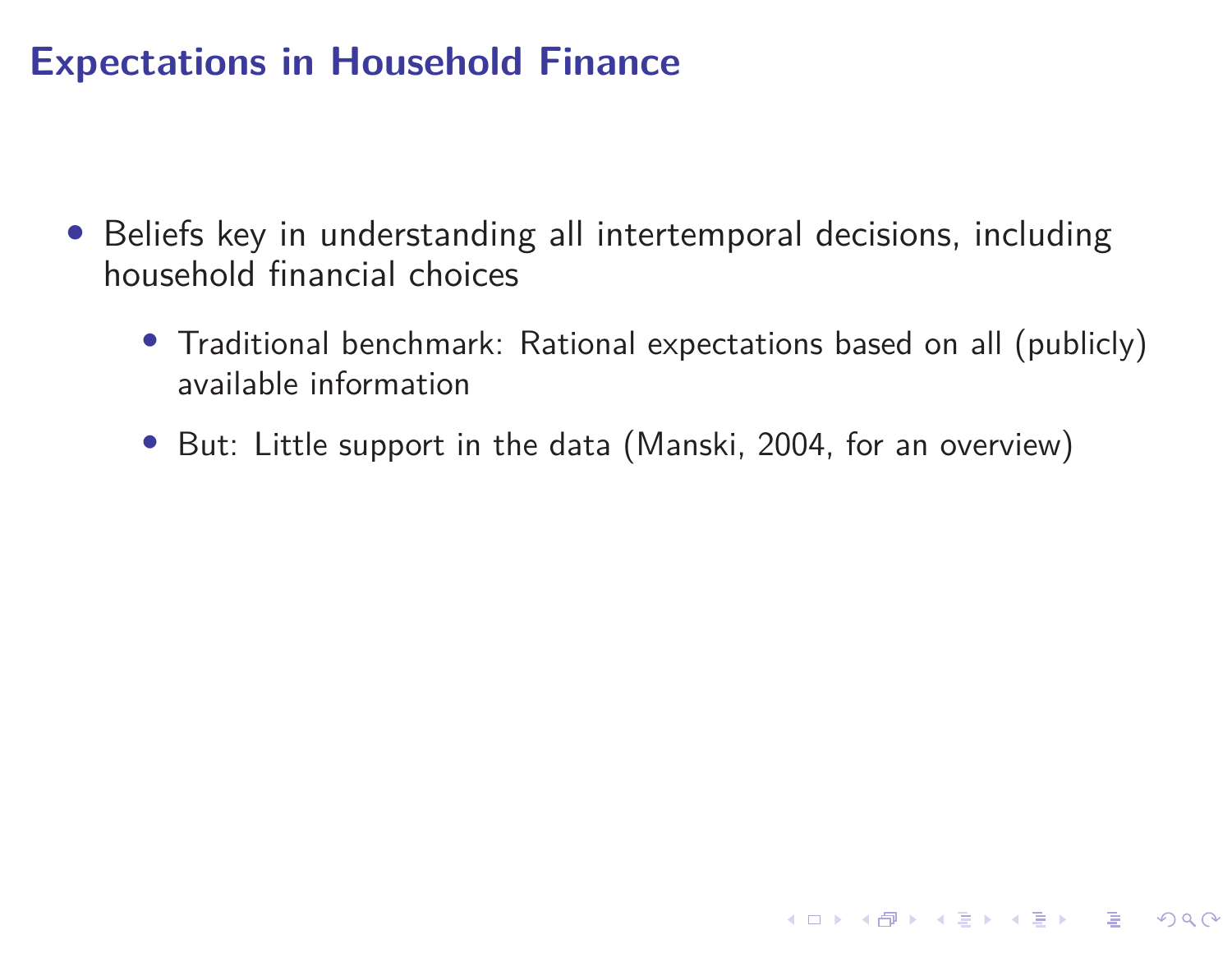### **Expectations in Household Finance**

- • Beliefs key in understanding all intertemporal decisions, includinghousehold financial choices
	- Traditional benchmark: Rational expectations based on all (publicly)available information

4 ロ > 4 何 > 4 ミ > 4 ミ > ニ = 0 9 Q Q

• But: Little support in the data (Manski, 2004, for an overview)

Research questions:

- How are beliefs actually formed?
- How do different beliefs affect behavior?
- What are the (macro) implications?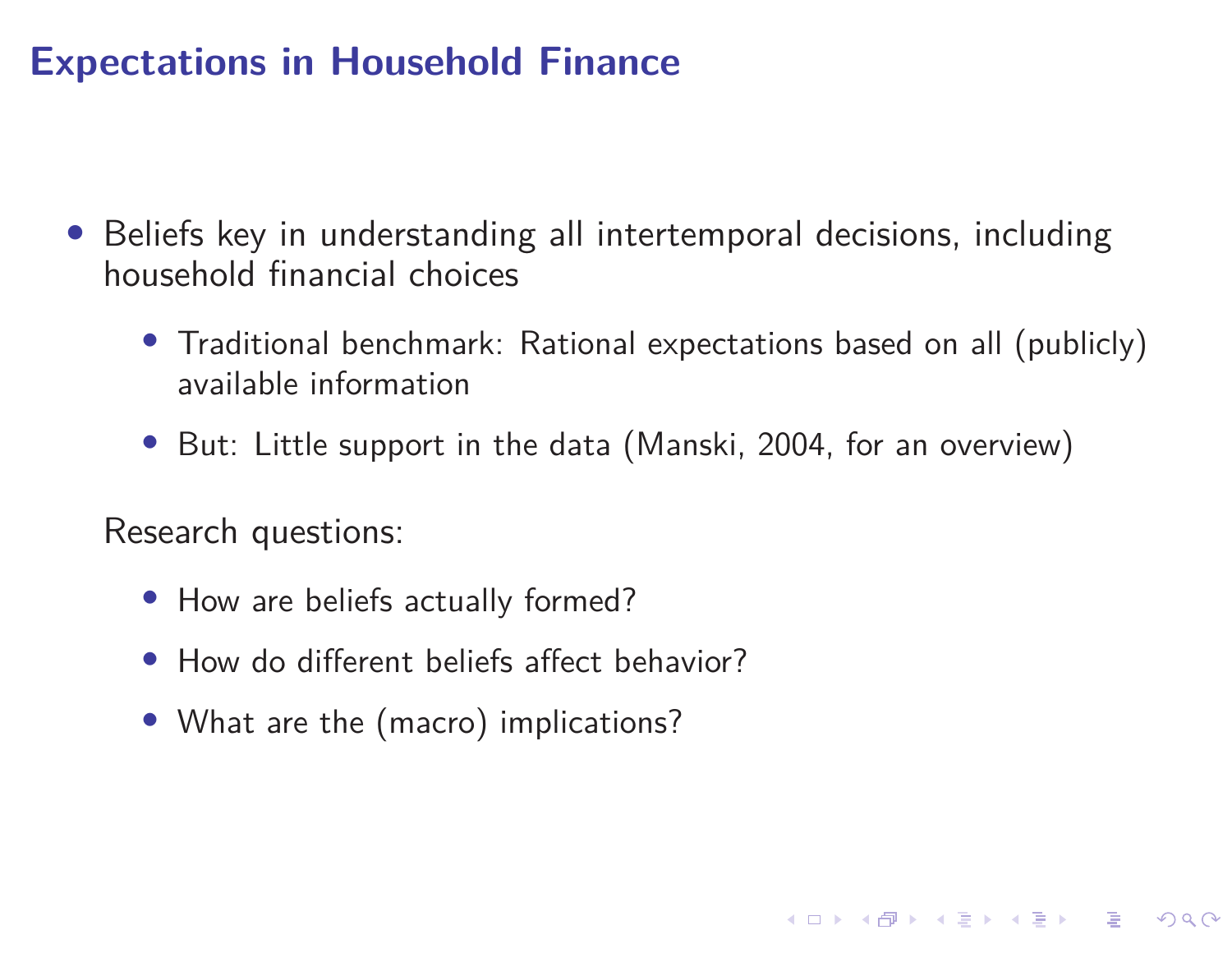## **Measuring and Analyzing Expectations**

**How to measure beliefs?**

- Infer from prices, choices
- $\bullet$  Elicit directly via surveys
	- Michigan survey
	- NY Fed Survey of Consumer Expectations
	- Household surveys by many other central banks
	- $\rightarrow$  Variety of surveys ask about expectations
	- $\rightarrow$  Designing/Running surveys is relatively cheap (MTurk, etc.)
	- $\rightarrow$  Many opportunities for exciting research
- Expectation shifter
	- $\rightarrow$  Shift in variable known to affect expectations
	- $\rightarrow$  Shift expectation through information provision

Haaland, Roth, Wohlfart (2020): Designing Information Provision**Experiments**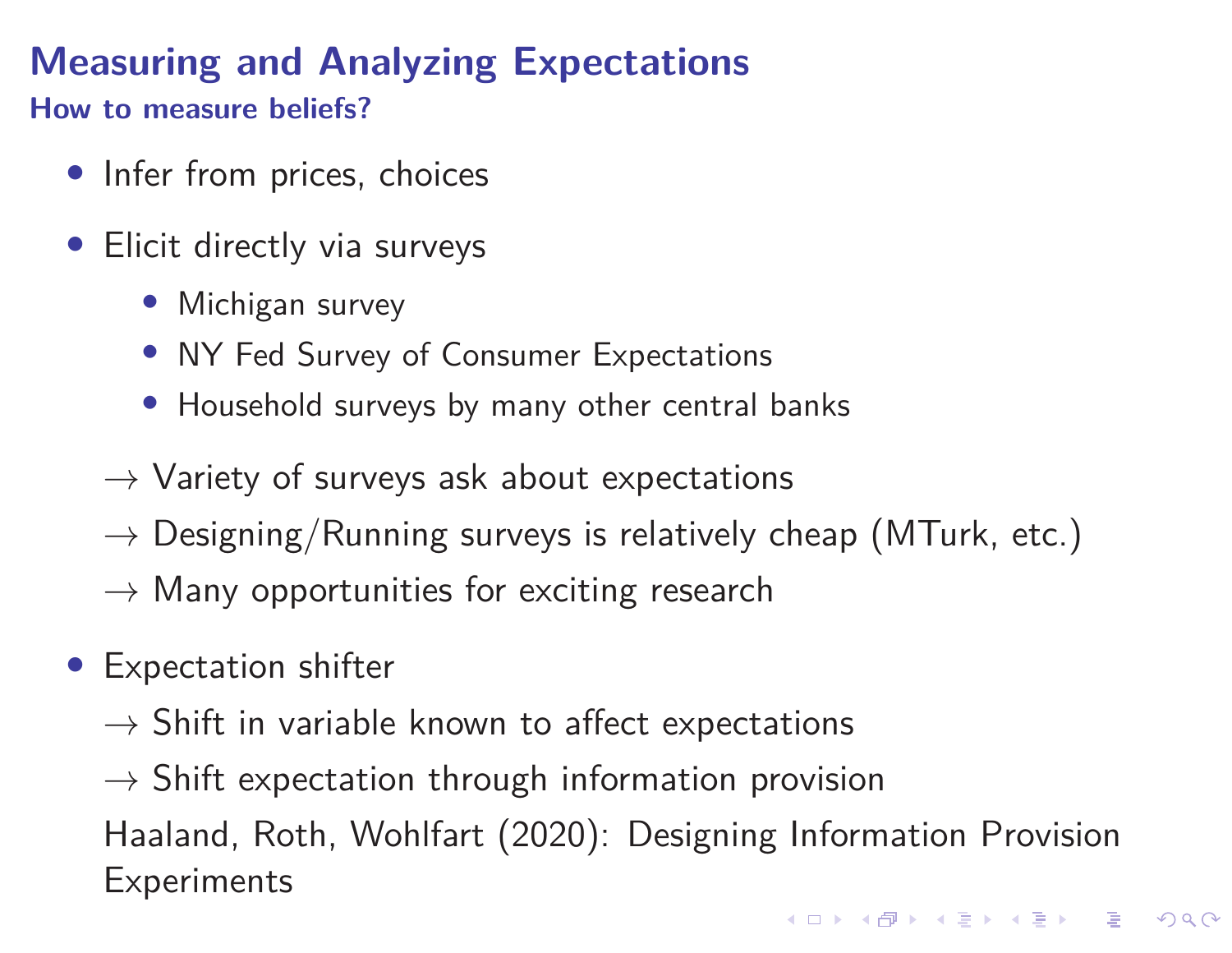#### **What have we learned?**

- Survey data are informative
- Rational expectations often inconsistent with evidence
- $\bullet$  Expectations strongly influenced by what is "close"
	- Close in time Extrapolation: Expectations strongly influenced by recentevents (e.g., Greenwood, Shleifer (2014), many others)
	- Close personally: Expectations influenced by personal experiences (e.g., Malmendier, Nagel (2011, 2016, 2017), many others)
	- Close geographically: Later today
	- Close socially: Social network (The Economic Effects of Social Networks: Evidence from the Housing Market)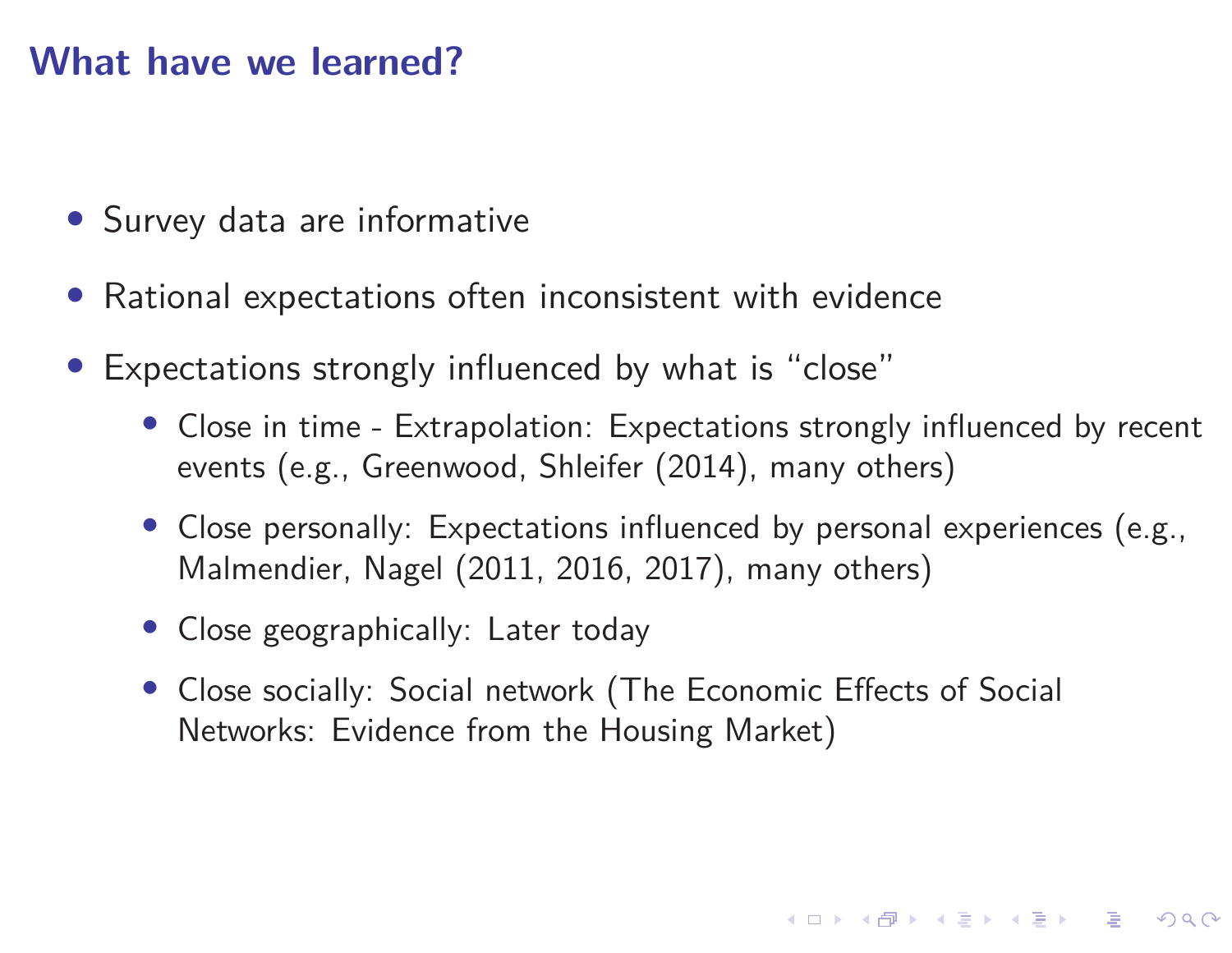#### **Behavior and Macro Implications**

• How do different beliefs affect behavior?

- Challenge: Observing beliefs and actions in the same data
- Approach 1: Survey measures of (intended) actions
- Approach 2: Inferred beliefs and actual actions

 $\rightarrow$  Beliefs affect actions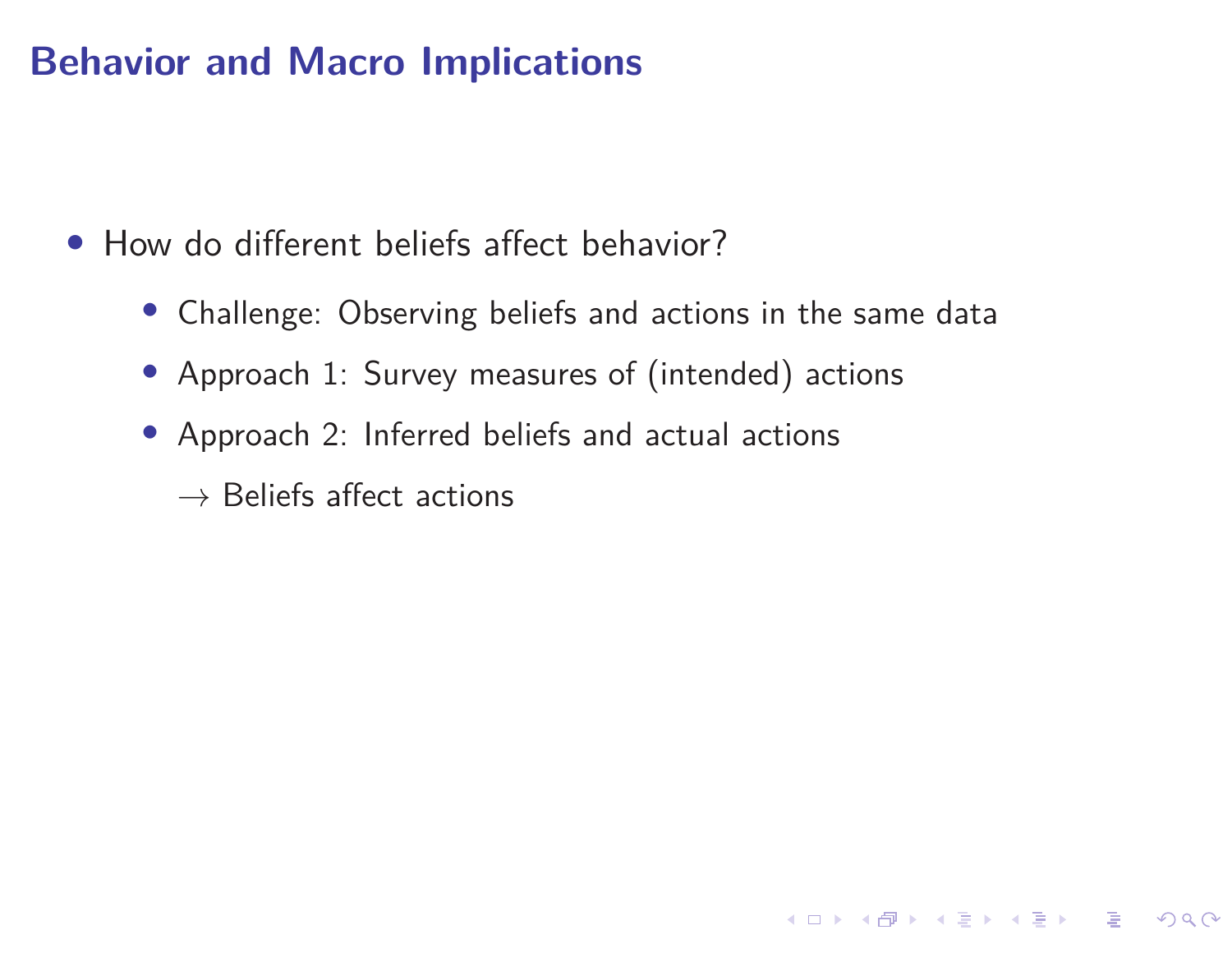### **Behavior and Macro Implications**

• How do different beliefs affect behavior?

• Challenge: Observing beliefs and actions in the same data

**◆ロト ◆ 伊 ▶ → 三 ▶ → 三 ▶ │ 三 │ ◆ 9 Q (◆** 

- Approach 1: Survey measures of (intended) actions
- Approach 2: Inferred beliefs and actual actions
	- $\rightarrow$  Beliefs affect actions
- (Macro) implications?
	- Asset pricing
	- Macro models